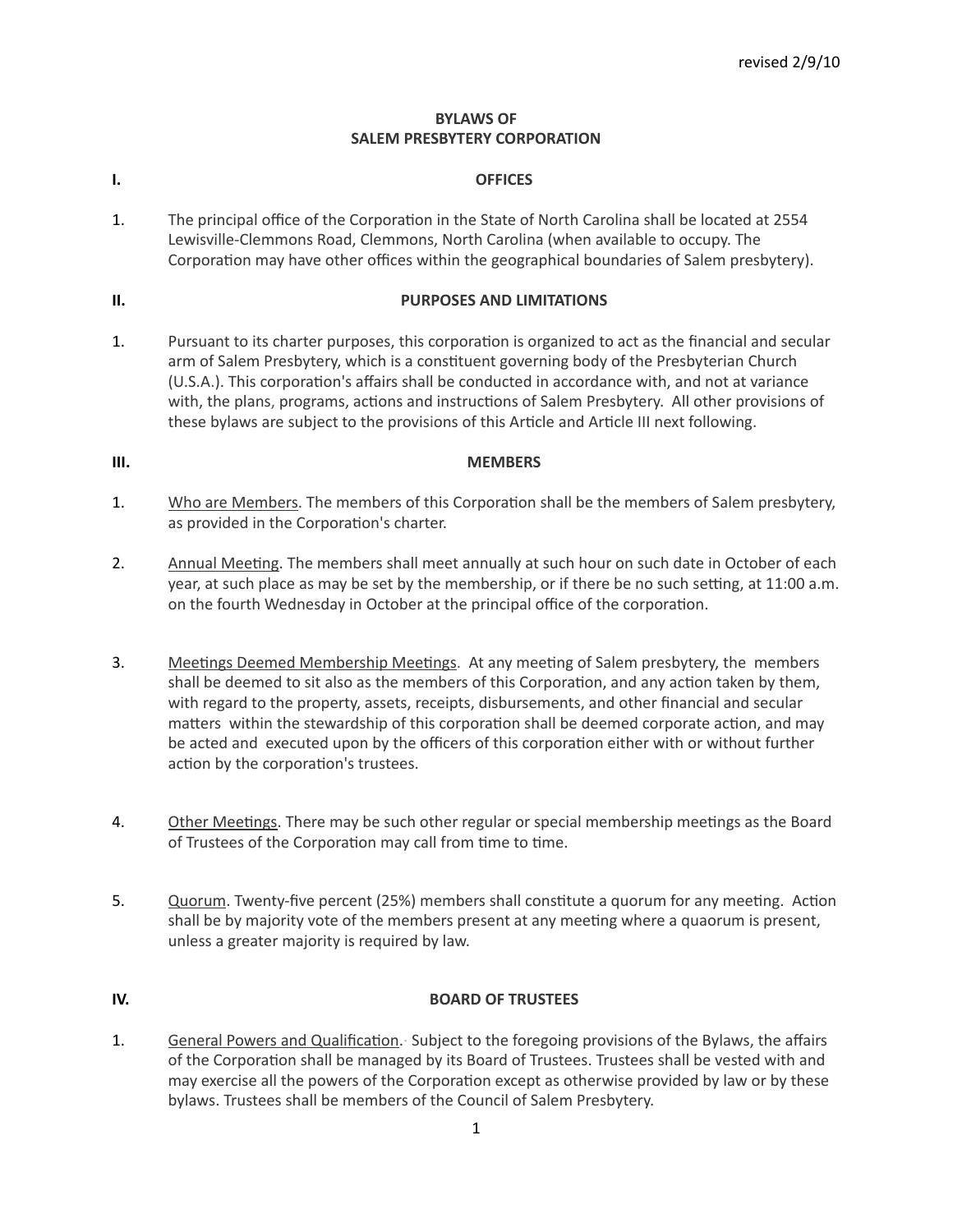- 2. Who are Trustees. The Trustees of the Corporation shall be the members of the Council of Salem Presbytery, except that the initial Board of Trustees shall consist of the persons named in the Articles of Incorporation who shall serve until the first meeting of the Board of Trustees. Each trustee shall hold office until the next annual meeting of members and until the trustee's successor shall have been elected and qualified.
- 3. Meetings. The Board of Trustees may provide by resolution the time and place, within Salem Presbytery's geographical boundaries, for the holding of regular meetings of the Board without other notice. Special meetings of the Board may be called by the President or a Vice President, or upon written request of a majority of the trustees.
- 4. Quorum. A majority of the Board of Trustees shall constitute a quorum for the transaction of business at any meeting. The act of a majority of trustees present at a meeting where a quorum is present shall be the act of the Board unless a greater number is required by law.
- 5. Vacancies. Any vacancy occurring in the Board of Trustees may be filled by a replacing Council member in accordance with the Church constitution.
- 6. Executive Committee. The Board of Trustees may designate two or more trustees to constitute an Executive Committee, which between meetings of the Board may exercise the authority of the Board in the management of the Corporation. The Executive Committee, if any, shall keep minutes of its proceedings and report them to the Board of Trustees.
- 7. Informal or Irregular Action By Board or Committee. Action taken by a majority of the Trustees or members of a committee is valid if written consent to the action in question is signed by all the trustees or committee members and filed with the minutes of proceedings of the Board or committee, whether done before or after the action so taken. A meeting may be held by means of a conference telephone or similar communications device allowing all participants to hear one another, to the same extent and as fully as if all persons were present in one room at a meeting.

# **V. OFFICERS**

- 1. Number. The officers of the Corporation shall be a President, one or more Vice Presidents, a Treasurer, a Secretary, and there may be one or more Assistant Secretaries and Assistant Treasurers, with such other officers and assistant officers as the Board of Trustees shall deem desirable. Any two or more offices may be held by the same person. The President and all Vice Presidents shall be members of the Board of Trustees. The President and one vice President shall be the Moderator and Vice Moderator of the Council of Salem Presbytery. The Secretary shall be the Stated Clerk of Salem Presbytery.
- 2. Election or Appointment of Officers. The officers of the Corporation shall be elected or appointed annually by the Board following at the first meeting of the Board following the annual meeting of members.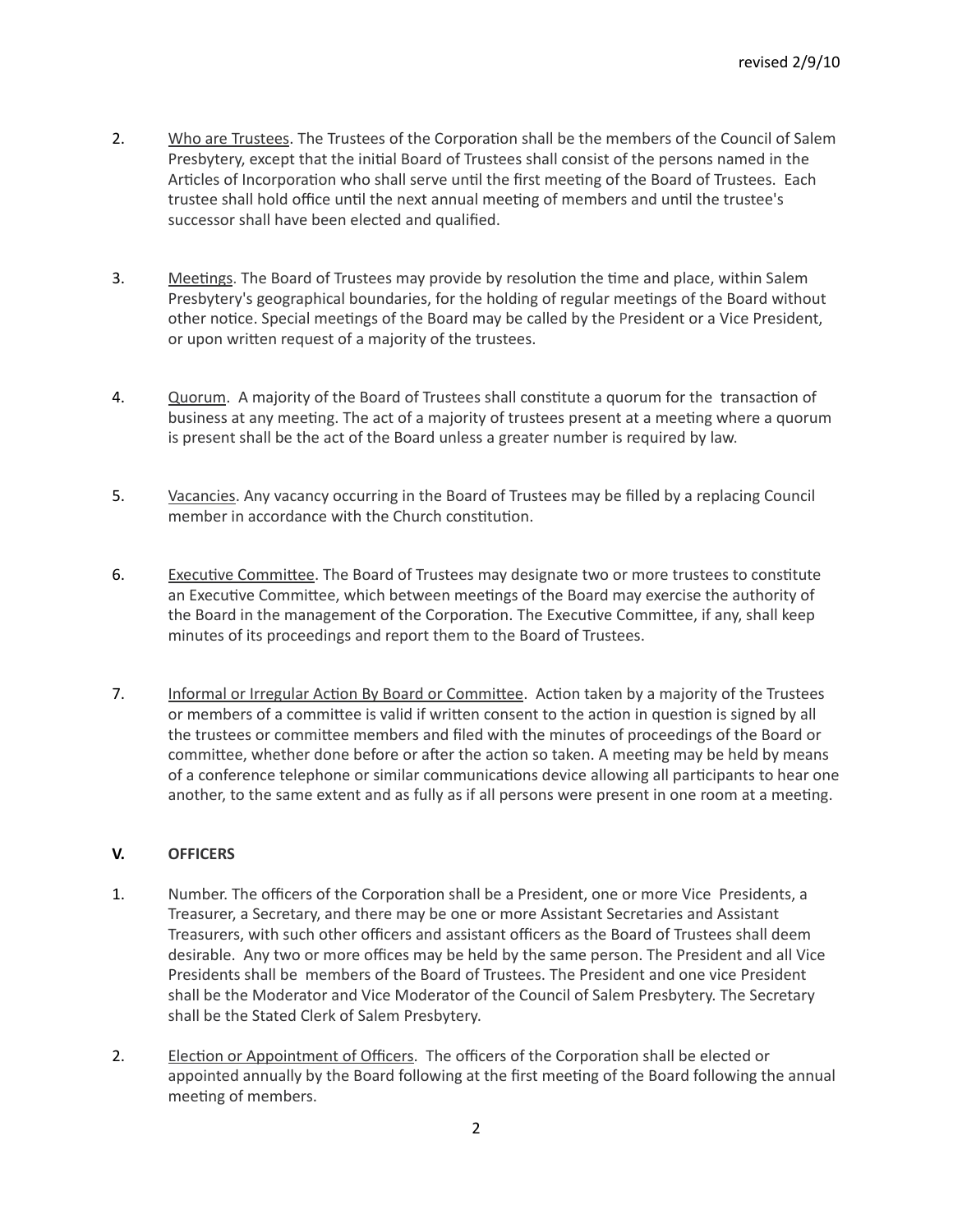- 3. Removal. Any officer or agent elected or appointed by the Board of Trustees may be removed by it, with or without cause, but such removal shall be without prejudice to the contract rights, if any, of the person removed.
- 4. Vacancies. A vacancy in any office because of death, resignation, removal, disqualification or otherwise, may be filled by the Board of Trustees if the office does not otherwise in accordance with the constitution.
- 5. President. The President shall be the principal executive officer of the Corporation and, subject to all other articles of these bylaws and the control of the Board of Trustees, shall supervise and control the business and affairs of the Corporation. The President shall preside at meetings of the Board of Trustees, execute documents requiring presidential execution, and in general shall perform all duties incident to the office of President and such other duties as may be prescribed by the Board of Trustees from time to time.
- 6. Vice Presidents. Each Vice President shall have such powers and perform such duties as may be prescribed from time to time by the Board of Trustees. At the request or in the absence of the president, any Vice President may act temporarily in place of the President.
- 7. Secretary. The Secretary shall record and maintain minutes of corporate meetings in a proper minute book or books, see that all notices required by law or duly given, be custodian of the corporate records and seal, and in general perform all duties incident to the office of secretary and such other duties as may be prescribed from time to time by the Board of Trustees.
- 8. [deleted in original]
- 9. Treasurer. The Treasurer shall have charge and custody of and be responsible for all funds and securities of the corporation, receive and give receipts for monies payable to the corporation, deposit all such monies in the name of the corporation in such banks, trust companies or other depositories as shall be selected from time to time by the Board of Trustees, and in general perform all of the duties incident to the office of Treasurer and such other duties as may be prescribed from time to time by the President or by the Board of Trustees.
- 10. Assistant Secretaries and Assistant Treasurers. Assistant Secretaries and Assistant Treasurers, in general, shall perform such duties as shall be assigned to them by the Board of Trustees or as instructed by senior officers.
- 11. Compensation. No officer shall be prevented from receiving compensation by reason of the fact that the officer is also a Trustee of the corporation; but compensation, by way of salary or otherwise, shall be provided for by the trustees in accordance with the will of Salem Presbytery and shall not be paid except for the fair value of services rendered.